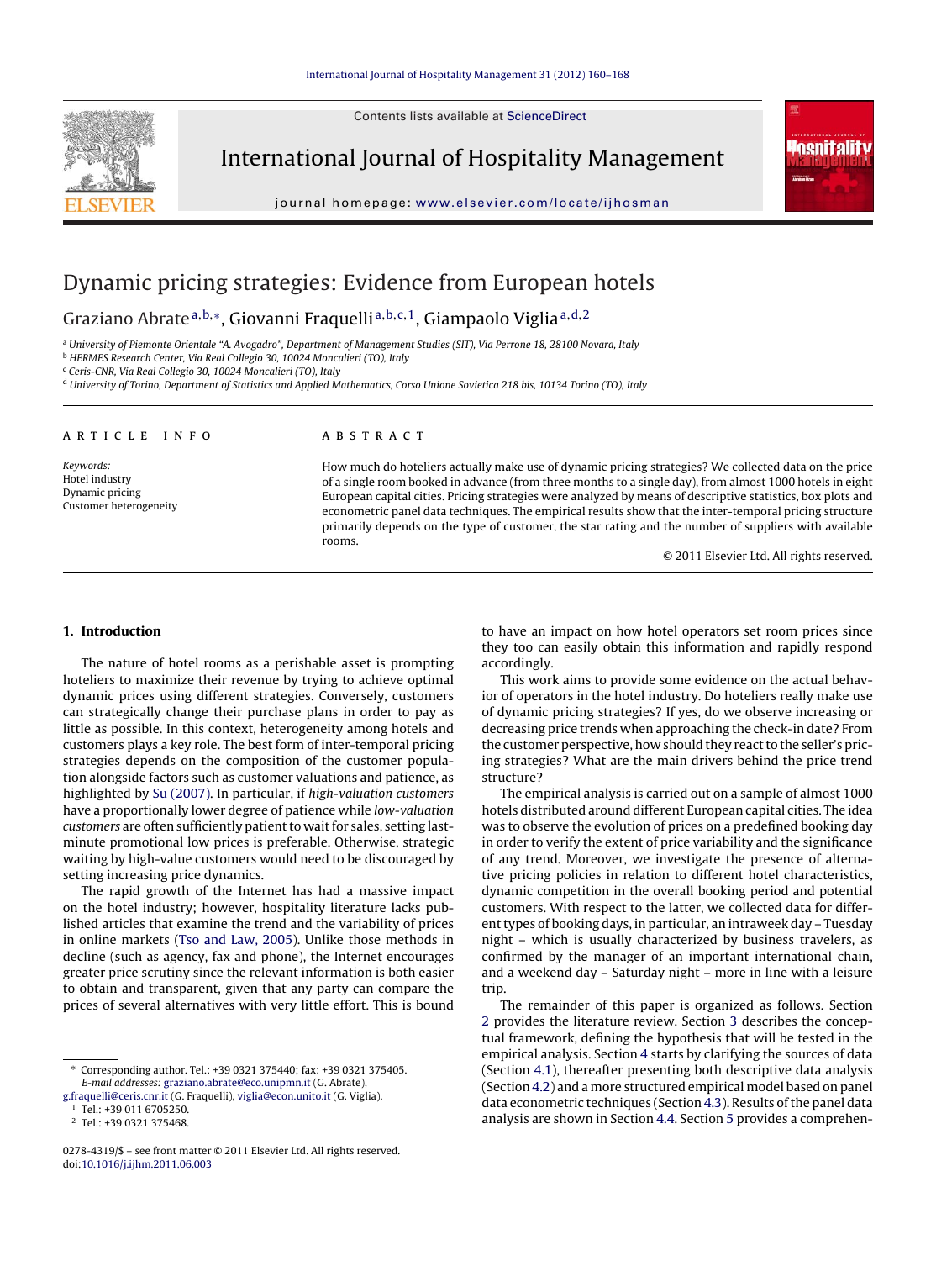<span id="page-1-0"></span>sive discussion of the conceptual hypotheses in light of the results obtained. Finally, Section [6](#page--1-0) offers concluding remarks and directions for future research.

## **2. Literature review**

We analyze both theoretical and empirical contributions in literature concerning revenue management in hotels and other service industries characterized by finite inventories (such as, for example, airline seats).

From the theoretical standpoint, [Gallego and Ryzin \(1994\), s](#page--1-0)tarting from a general demand function, proved that in some situations it is possible to estimate the exact optimal policy as a function of the room stock and the length of the time horizon. [Ladany \(1996\),](#page--1-0) under the assumption of an aggregate non-linear demand function, offered an optimal market strategic segmentation pricing strategy by dividing the market into n segments to maximize profit. The segmentation is confirmed in this field by other authors and proved by more recent analyses. [Badinelli \(2000\)](#page--1-0) discussed a model appropriate for small hotels to determine the optimal solution based on the number of vacancies and also on time and revealed/hidden market prices. A serious problem and limitation in applied analysis is that hotels tend not to release any data on vacancies. [Zhao and](#page--1-0) [Zheng \(2000\)](#page--1-0) describe the relation between price and time as a non-homogeneous Poisson process. As a result, if the willingness of a customer to pay a premium for the product does not increase over time, the optimal price decreases over time for a given inventory level, as in the fashion retail market. However, in the hospitality field, the customer accepts paying a premium price. Moreover, [Su](#page--1-0) [\(2007\)](#page--1-0) takes into account that the customer population is heterogeneous along two dimensions: they attribute different values to the product and have different degrees of patience. This is a crucial turning point in literature: his theoretical model delineates that "when high-value customers are proportionally less patient, markdown pricing policies are effective because high-value customers would still buy early at a high price while low-value customers are willing to wait." To the contrary, "when high-value customers are more patient than low-value customers, prices should increase over time in order to discourage inefficient waiting." To precisely understand the variables that underpin price, [Qu et al. \(2002\)](#page--1-0) offer a simultaneous equations model suggesting that "hotel room price level" and "tourist arrivals" are significant factors driving demand for hotel rooms. Equally important, "hotel room quantity demanded", "room occupancy rate", "last period's room price", and "labor cost" significantly concur to form the final price. Another relevant aspect of this issue is that dynamic pricing strategies depend on competition between hotels. [Martinez-de-Albéniz and Talluri](#page--1-0) [\(2011\)](#page--1-0) demonstrate that hotels with few rooms tend to sell their rooms more frequently at a discounted price, whereas large hotels are less likely to sell all their rooms, but tend to charge the full price.

Empirical studies on price dynamics mostly concern airline markets. In a time series of 650,000 flights for which up to 13 fares were available, [Piga and Bachis \(2006a,b\)](#page--1-0) identified through descriptive statistics that fares do not increase monotonically and moreover observed a higher volatility of fares in the four weeks preceding the departure date. [Noone and Mattila \(2008\)](#page--1-0) focused their analysis on the effect of hotel price presentation on websites and demonstrated, with the ANOVA technique in a sample of 107 people, that the more clearly the price is identified on the hotel's website, the more the customer is inclined to buy. They also highlighted a customer tendency to prefer decreasing rates during the period booked, even if the total amount to pay is the same, and this "bizarre" result needs further investigation.

Analyses of the hotel industry are more concerned with the booking method and other price discrimination strategies, not necessarily linked to variability over time. This set of papers refers to the difference in booking the same service from different countries, channels or websites. [Yelkur and DaCosta \(2001\)](#page--1-0) and [Chung and](#page--1-0) [Law \(2003\)](#page--1-0) studied the performance of hotel websites according to information on facilities, customer contact, reservations, surrounding area, and management of websites. They demonstrated that the bigger the company or the quality (in terms of star rating), the better the website in terms of information and effectiveness. [Tso and](#page--1-0) [Law \(2005\)](#page--1-0) found a significant difference in the amount of money one has to spend to obtain the same service from different distribution channels, local travel agents (traditional channels) vs. website or different countries (UK vs. Europe). This result is coherent with that obtained in the airline market by [Brunger \(2010\), w](#page--1-0)ho demonstrated that in the same market those who book through traditional agencies pay more. This is the so called internet price effect. [Ellison](#page--1-0) [and Fisher \(2005\)](#page--1-0) argued that only one market place, for instance only one website selling a product, allows higher earnings either for the customer or for the company, as in the case of eBay.

## **3. The conceptual framework**

Critical discussions from previous studies give evidence of theoretical models concerning the process of adjusting prices dynamically in the context of limited capacity. Empirical studies on price dynamics prevalently concern the airline industry, while there is a lack of empirical evidence in the context of hotels. In this section we build a number of theoretical hypotheses that will be verified through an empirical analysis, related to the presence in the hotel industry of an online dynamic pricing policy and a price discrimination strategy among heterogeneous customers.

First, the hotel industry is an ideal field of application for the theory of revenue management (as a general reference, we can refer to [Talluri and Van Ryzin, 2004\).](#page--1-0) Usual price differentiation criteria are the physical attributes concerning service provision (facilities and amenities), reputation (star classification and brand affiliation), site-specific attributes (location, local attractions, climate, and beach). At the same time, the growth of the Internet has increased the hotels' opportunities to discriminate clients, applying different prices on the online market over time [\(Tso and Law,](#page--1-0) [2005; Kannan and Kopalle, 2001\).](#page--1-0) However, this opportunity may be seized differently across hoteliers, and there are no studies yet that quantify the diffusion of dynamic pricing in practice.Moreover, the theoretical solution to the revenue management problem faced by each hotel can be affected by several factors such as the number of rooms that can be sold as well as their qualitative positioning on the market.

**Hypothesis 1** (H1). Hoteliers make use of online dynamic pricing strategies. The extent of the inter-temporal price variability depends on hotel characteristics such as star category and size.

In the preceding literature review we discussed [Su's \(2007\)](#page--1-0) model. He develops a model where the seller adjusts prices dynamically in order to maximize revenue, demonstrating that customer composition and behavior are the main drivers of the optimal pricing strategies. The prices should decrease over time when highvaluation customers are quite impatient "to buy early at higher prices" and low-valuation customers are "sufficiently patient to wait for sales".When waiting costs are high, customers will not wait to buy; when waiting costs are low customers will delay their purchases in order to benefit from promotions and discounts. On the other side, prices should increase over time when "high-valuation customers are more patient than low-valuation customers: this discourages inefficient waiting and also captures surplus from high-valuation customers who miss the promotional prices".